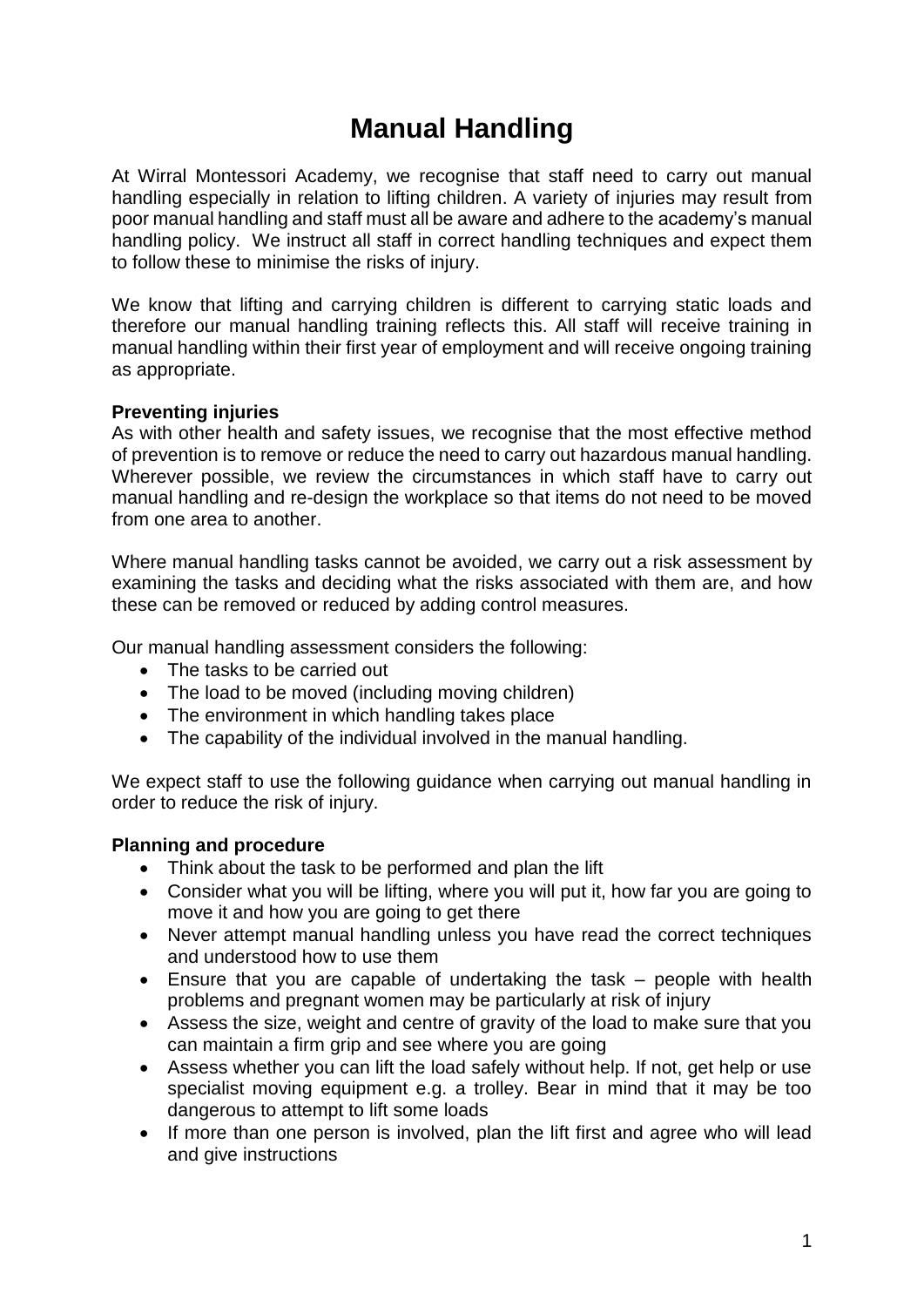- Plan your route and remove any obstructions. Check for any hazards such as uneven/slippery flooring
- Lighting should be adequate
- Control harmful loads for instance, by covering sharp edges or by insulating hot containers
- Check whether you need any Personal Protective Equipment (PPE) and obtain the necessary items, if appropriate. Check the equipment before use and check that it fits you
- Ensure that you are wearing the correct clothing, avoiding tight clothing and unsuitable footwear
- Consider a resting point before moving a heavy load or carrying something any distance.

# **Carrying children**

- If the child is old enough, ask them to move to a position that is easy to pick up, and ask them to hold onto you as this will support you and the child when lifting
- Do not place the child on your hip, carry them directly in front of you in order to balance their weight equally
- Wherever possible, avoid carrying the child a long distance
- Avoid carrying anything else when carrying a child. Make two journeys or ask a colleague to assist you
- If a child is struggling or fidgeting whilst you are carrying them, stop, place them back down and use reassuring words to calm the child before continuing

# **Position**

Stand in front of the load with your feet apart and your leading leg forward. Your weight should be even over both feet. Position yourself, or turn the load around, so that the heaviest part is next to you. If the load is too far away, move toward it or bring it nearer before starting the lift. Do not twist your body to pick it up.

# **Lifting**

Always lift using the correct posture:

- Bend the knees slowly, keeping the back straight
- Tuck the chin in on the way down
- Lean slightly forward if necessary and get a good grip
- Keep the shoulders level, without twisting or turning from the hips
- Try to grip with the hands around the base of the load
- Bring the load to waist height, keeping the lift as smooth as possible.

# **Moving the child or load**

- Move the feet, keeping the child or load close to the body
- Proceed carefully, making sure that you can see where you are going
- Lower the child or load, reversing the procedure for lifting
- Avoid crushing fingers or toes as you put the child or load down
- If you are carrying a load, position and secure it after putting it down
- Make sure that the child or load is rested on a stable base and in the case of the child ensure their safety in this new position